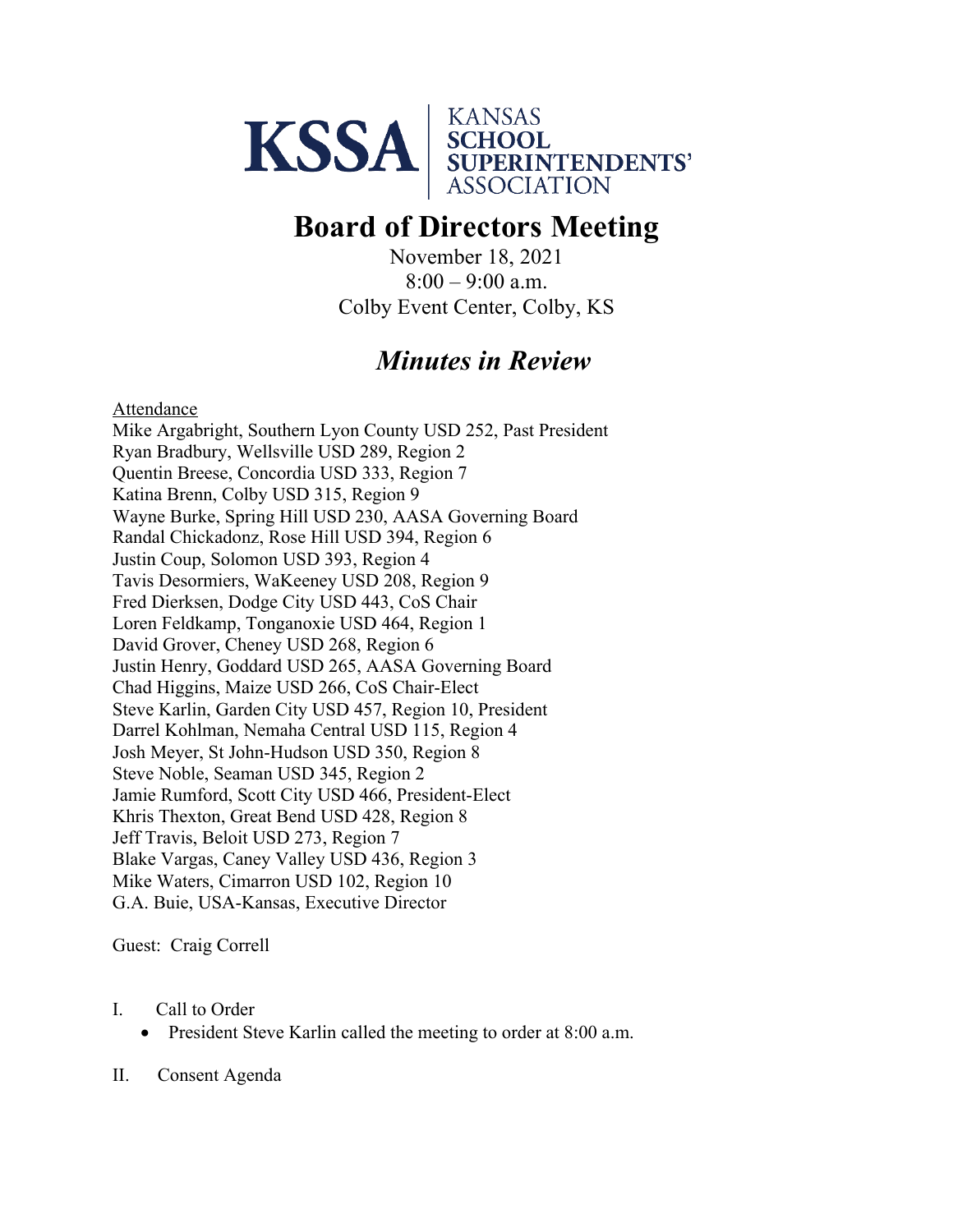• Wayne Burke moved to approve the consent agenda, which included the agenda. minutes from the September meeting, and the September and October Financials. Seconded by Katina Brenn. Approved Unanimously.

III. President's Report

- President Steve Karlin discussed KSSA Day. We had a good turnout, around 85. Some great topics and great speakers, really motivational. The KASB Conference was a little different this year, it was in November, and the timing was a little tricky because of board elections, so some weren't sure whether they should attend.
- Steve discussed the importance of reaching out to elected officials. We lost a gem when Russ Jennings passed away. There will be a special session held later this month. G.A. discussed what to expect from that.
- Steve discussed board elections. He asked board members to be cognizant of this with your peers, especially young superintendents. They need our support.
- Steve thanked Katina for hosting the group in Colby this month. This is our last meeting on the road this year. We need to think about whether we want to do something similar next year so we can plan in over the summer.

IV. Executive Director's Report

- G.A. Buie gave a membership update. We are currently at 291 members, and we finished last year with 281. We still have around 50 superintendents that haven't joined. We will distribute that list to regional directors. There are about 6 or 7 in each region. Please reach out and encourage their membership.
- G.A. discussed the Distinguished Service Award. An email will be coming out right after Thanksgiving, please take the time to send in nominations.
- The SOY Awards lunch will be January 26, 2022 at the Capitol Plaza Hotel in conjunction with the advocacy conference.
- G.A. discussed upcoming superintendent changes. He encouraged board members to identify and support potential new superintendents. Their initial contracts will be written by school boards and KASB. We can have our lawyer review them. Many aren't written well for the superintendent.
- G.A. discussed an inquiry from the SPED directors about whether they should be involved with the Council of Superintendents. The board agreed this meeting was not the place for them.
- V. USA-Kansas Update
	- G.A. discussed the USA Conference, June 1-3, 2022. We will be going back to the traditional schedule.

VI. AASA Report

- Wayne Burke reminded the group about the national conference. It will take place in Nashville Feb 16-16. He highly recommended going, we are facing the same issues nation-wide, so it will be valuable information. Vaccine cards will be required, or you can test out. They will be using an app called Clear Pass.
- Justin Henry discussed some educational tech, as well as current supreme court cases.